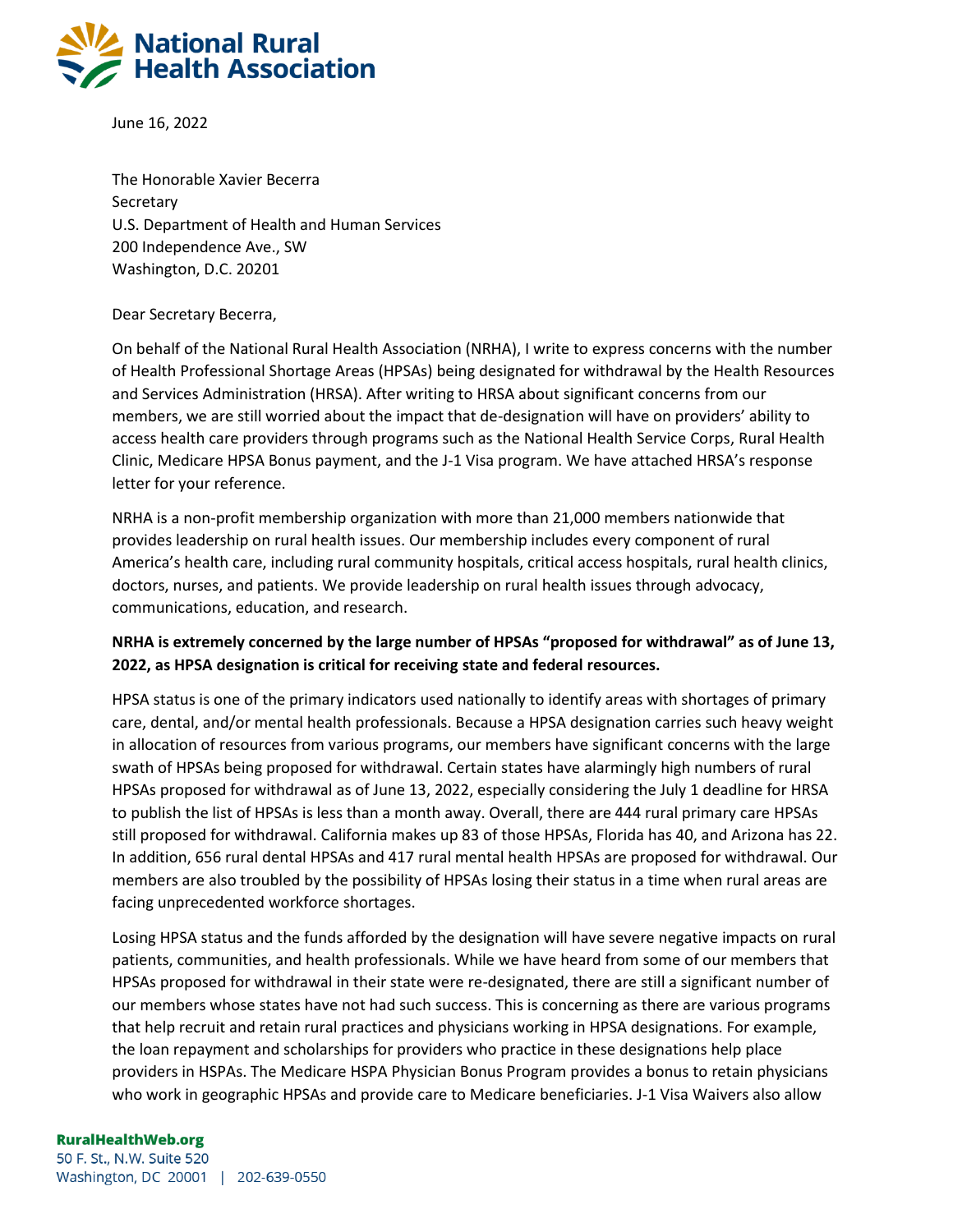**National Rural Health Association** 

> international medical graduates to remain in the US and waive certain requirements if they practice in a HPSA. Many of the communities having their HPSA proposed for withdrawal are already experiencing significant workforce shortages and are reliant on programs like the National Health Service Corps, the Nurse Corps Loan Repayment Program, and the J-1 Visa program to rebound beyond the COVID-19 pandemic.

## **NRHA requests HRSA maintains HPSA status in areas that have applied for redetermination.**

With the July 1 deadline for HRSA to publish the list of HPSAs for withdrawal, NRHA is concerned that state Primary Care Offices (PCOs) that apply for redetermination may not hear back before the deadline. Because of this, even if legitimate data is submitted showing that a HPSA should retain its status, they may be de-designated upon HRSA publishing the list in the Federal Register.

Maintaining HPSAs status as-is until the redetermination process is complete will provide a continuation of services and ensure providers are able to continue growing and recruiting a necessary workforce. We are concerned about the potential for HPSAs to lose their status, in a scenario described above, and later regain it once their application is processed. HPSAs, many of which are in precarious financial situations as it is, cannot afford the flip-flop between losing their designation only to later have it reinstated. HPSAs deserve continuity of resources and their designation during this time of upheaval.

Given the current uncertainties emerging from the COVID-19 pandemic, NRHA requests sufficient support to ensure the most accurate data is used for the designation process. In many places across the country, rural providers, and their PCOs are still combating and responding to the COVID-19 pandemic, thus administrative abilities remain burdened, potentially resulting in delays in data collection and dissemination.

On top of COVID-19 related demands, PCOs are under resourced and consequently understaffed. We have heard from PCOs that staff turnover, as well as expanding staff responsibilities without associated increases in funding, has made operations incredibly difficult. On top of limited federal financial support, the cooperative agreements between PCOs and HRSA have added more staff activities without any extra funding. In many PCOs, the same number of staff are performing increased activities. This situation is made worse by HRSA's decision to review all HPSAs' statuses at once in September 2021, rather than in its usual staggered schedule. The amount of work expected of PCOs, with no additional funding, is untenable.

HRSA's backlog of redetermination applications and PCOs' immense workload due to limited federal support should not be reasons for HPSAs to, even temporarily, lose their status. HRSA must allow HPSAs proposed for withdrawal to retain their status post-deadline until their application is decided upon.

NRHA appreciates the work that HRSA and the state PCOs are doing to ensure rural providers have the health care workforce resources they need to ensure access to care in their communities. NRHA looks forward to our continued collaboration to ensure rural providers are prepared for future crises. If you have any questions, please contact Alexa McKinley [\(amckinley@ruralhealth.us\)](mailto:amckinley@ruralhealth.us).

Sincerely,

Cell Mon

**RuralHealthWeb.org** 50 F. St., N.W. Suite 520 Washington, DC 20001 | 202-639-0550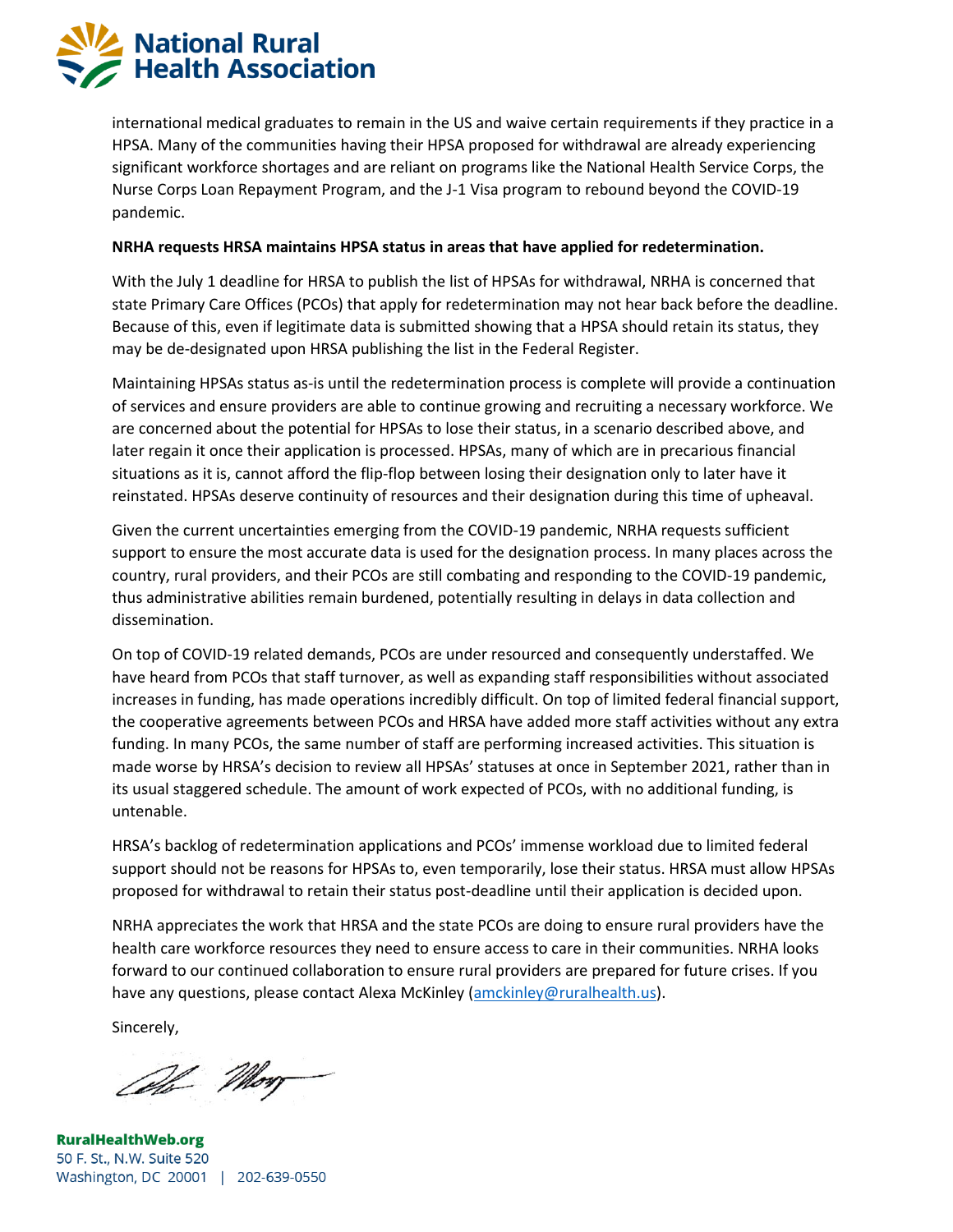

Alan Morgan Chief Executive Officer National Rural Health Association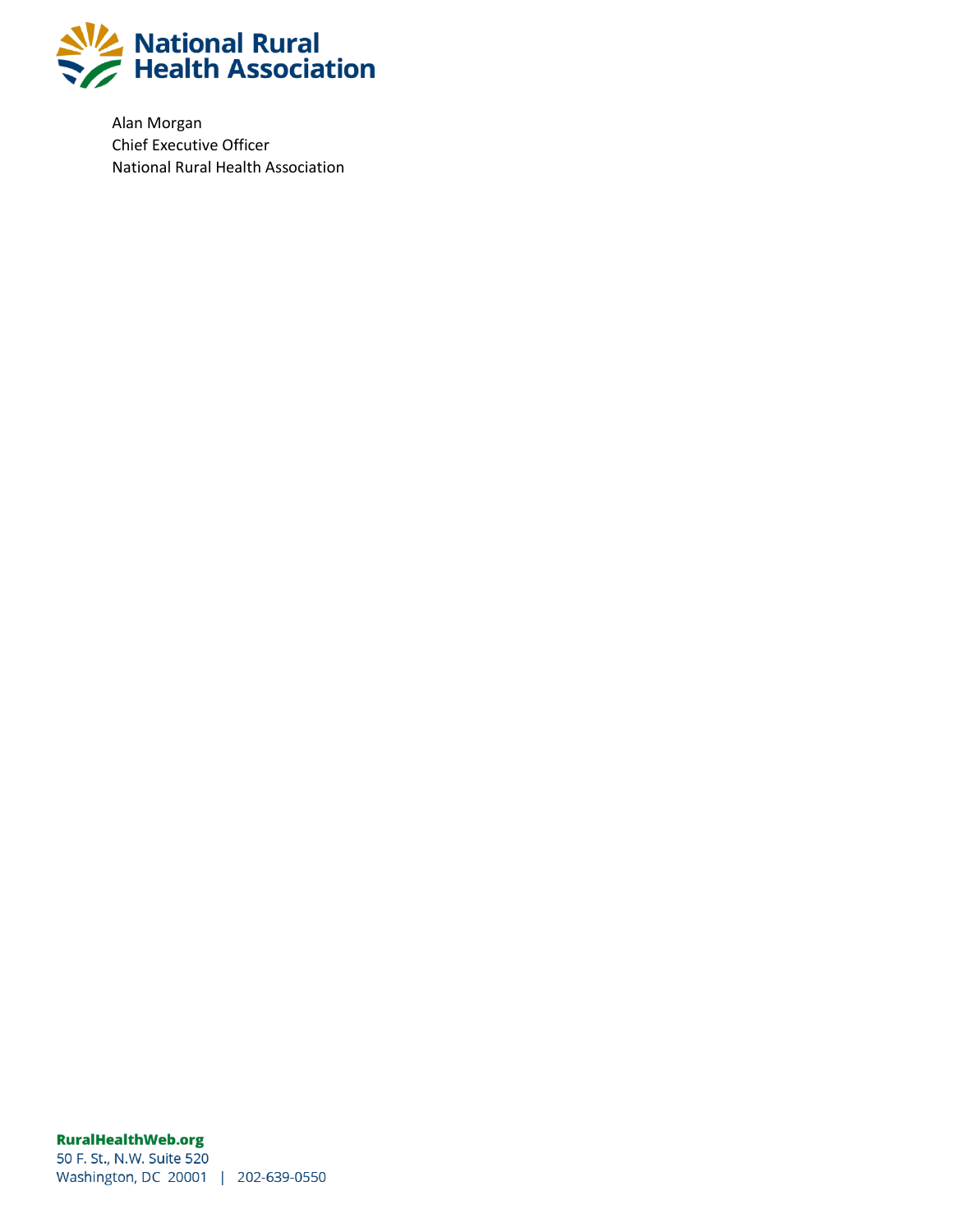Health Resources and Services

 Rockville, MD 20857 Bureau of Health Workforce

April 13, 2022

Alan Morgan Chief Executive Officer National Rural Health Association 50 F Street N.W. Suite 520 Washington, DC 20001

Thank you for contacting the Health Resources and Services Administration (HRSA) regarding your concerns with the large number of Health Professional Shortage Area (HPSA) designations currently proposed for withdrawal.

The Health Resources and Services Administration initiated the Shortage Designation Modernization Project to streamline the shortage designation process based on the principles of transparency, accountability, and parity. The project also aims to reduce the burden of data collection on state and territory Primary Care Offices (PCOs) by using standardized procedures and data sets. One component of the project is to update existing HPSAs using national, standardized data sets; facility-specific data; and data provided by PCOs.

In September 2021, HRSA completed a National Shortage Designation Update (NSDU), which evaluated existing HPSAs using the following three criteria:

- (1) Population to provider ratio threshold,
- (2) Area proposed for designation is a rational service area for the delivery of outpatient primary care services, and
- (3) Providers in contiguous areas are over-utilized or otherwise un-accessible.

This NSDU led to the identification of HPSAs that no longer met the designation criteria. As a result, HRSA proposed these designations for withdrawal. The Health Resources and Services Administration is required to publish updated lists of designated HPSAs in the Federal Register by July 1 of each calendar year. With the publication of this list, HRSA will withdraw all designations in a "proposed for withdrawal" status on or about July 1, 2022.

As part of HRSA's cooperative agreement with the PCOs, a HRSA conducts a needs assessment in their states/territories to determine what areas are eligible for designations. The PCO then submits a designation application to HRSA. The Health Resources and Services Administration reviews the applications submitted by the PCOs and if the application meets the designation eligibility criteria for the type of HPSA the application is for, HRSA designates it a HPSA.

PCOs have the ability to submit new, updated, or reinstatement designation applications to replace designations currently proposed for withdrawal based on up-to-date data at any time. Since the execution of the September 2021 NSDU, HRSA received over 2,500 designation